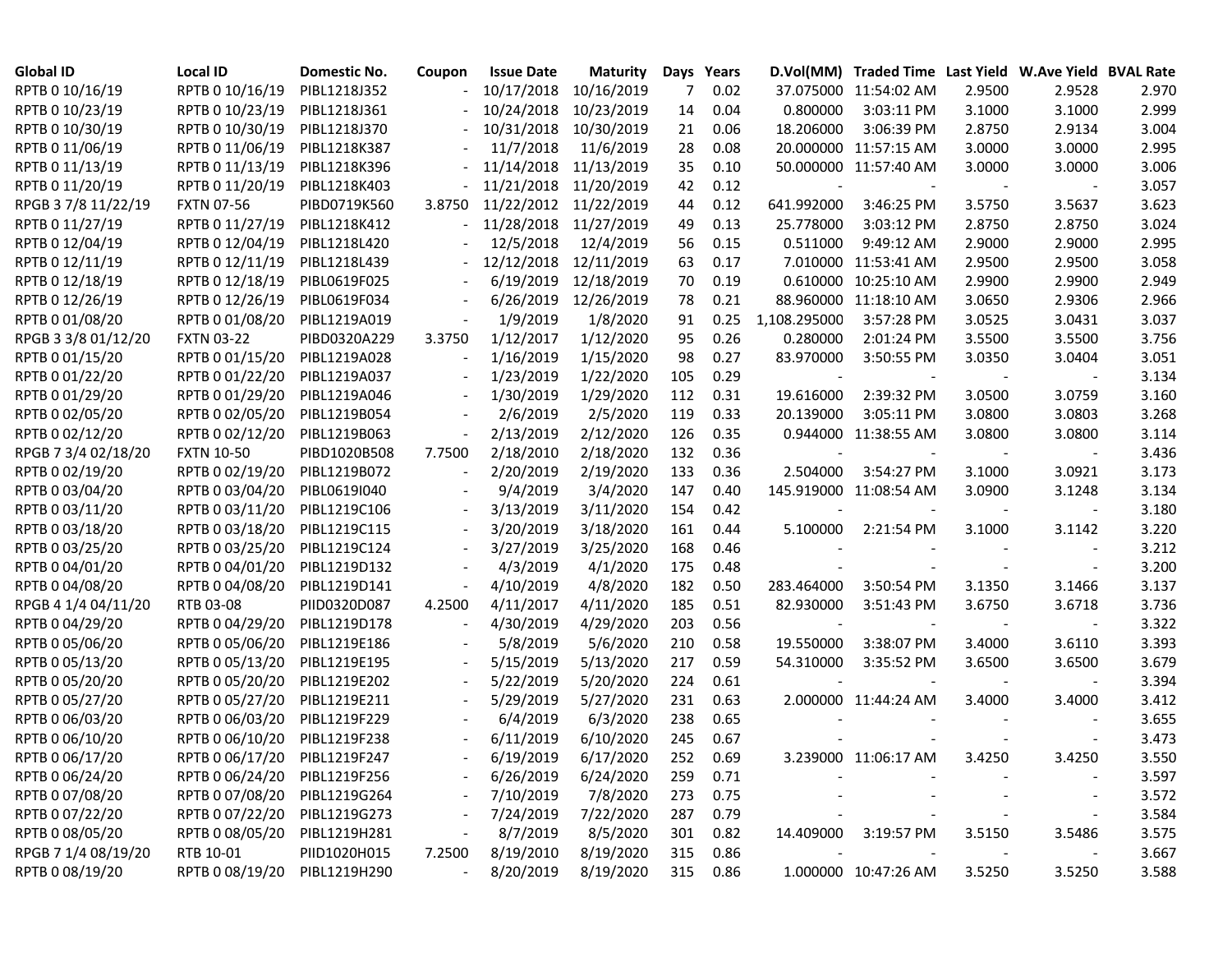| <b>Global ID</b>     | <b>Local ID</b>   | Domestic No. | Coupon  | <b>Issue Date</b>  | <b>Maturity</b>  |     | Days Years |                   | D.Vol(MM) Traded Time Last Yield W.Ave Yield BVAL Rate |        |                          |       |
|----------------------|-------------------|--------------|---------|--------------------|------------------|-----|------------|-------------------|--------------------------------------------------------|--------|--------------------------|-------|
| RPGB 3 3/8 08/20/20  | <b>FXTN 05-73</b> | PIBD0520H735 | 3.3750  | 8/20/2015          | 8/20/2020        | 316 | 0.87       |                   | 10.313000 11:55:52 AM                                  | 3.7500 | 3.7518                   | 3.814 |
| RPTB 0 09/02/20      | RPTB 0 09/02/20   | PIBL1219I306 |         | 9/4/2019           | 9/2/2020         | 329 | 0.90       | 2.830000          | 2:52:11 PM                                             | 3.5500 | 3.5500                   | 3.632 |
| RPGB 6 1/8 09/16/20  | <b>FXTN 10-51</b> | PIBD1020I510 | 6.1250  | 9/16/2010          | 9/16/2020        | 343 | 0.94       |                   |                                                        |        |                          | 3.907 |
| RPTB 0 09/16/20      | RPTB 0 09/16/20   | PIBL1219I315 |         | 9/18/2019          | 9/16/2020        | 343 | 0.94       | 44.005000         | 3:44:56 PM                                             | 3.5850 | 3.5788                   | 3.600 |
| RPTB 0 10/07/20      | RPTB 0 10/07/20   | PIBL1219J323 |         | 10/9/2019          | 10/7/2020        | 364 | 1.00       | 192.733000        | 3:47:24 PM                                             | 3.5800 | 3.5752                   | 3.576 |
| RPGB 5 7/8 12/16/20  | <b>FXTN 10-52</b> | PIBD1020L525 | 5.8750  | 12/16/2010         | 12/16/2020       | 434 | 1.19       |                   |                                                        |        |                          | 3.825 |
| RPGB 4 1/4 01/25/21  | <b>FXTN 03-23</b> | PIBD0321A236 | 4.2500  | 1/25/2018          | 1/25/2021        | 474 | 1.30       |                   |                                                        |        |                          | 3.933 |
| RPGB 7 3/8 03/03/21  | RTB 10-02         | PIID1021C027 | 7.3750  | 3/3/2011           | 3/3/2021         | 511 | 1.40       |                   |                                                        |        |                          | 3.870 |
| RPGB 3 1/2 03/20/21  | <b>FXTN 07-57</b> | PIBD0721C574 | 3.5000  | 3/20/2014          | 3/20/2021        | 528 | 1.45       | 9.000000          | 2:49:31 PM                                             | 3.9150 | 3.9132                   | 3.896 |
| RPGB 6 1/2 04/28/21  | <b>FXTN 10-53</b> | PIBD1021D531 | 6.5000  | 4/28/2011          | 4/28/2021        | 567 | 1.55       |                   |                                                        |        | $\overline{\phantom{a}}$ | 3.887 |
| RPGB 4 7/8 06/13/21  | RTB 03-09         | PIID0321F092 | 4.8750  | 6/13/2018          | 6/13/2021        | 613 | 1.68       | 73.830000         | 2:45:11 PM                                             | 3.9900 | 3.9164                   | 3.908 |
| RPGB 5 3/4 10/20/21  | RTB 10-03         | PIID1021J039 | 5.7500  | 10/20/2011         | 10/20/2021       | 742 | 2.03       |                   | 5.000000 11:30:50 AM                                   | 3.9500 | 3.9500                   | 4.019 |
| RPGB 5 3/4 11/24/21  | <b>FXTN 10-55</b> | PIBD1021K551 | 5.7500  | 11/24/2011         | 11/24/2021       | 777 | 2.13       |                   |                                                        |        |                          | 3.979 |
| RPGB 6 3/8 01/19/22  | <b>FXTN 10-54</b> | PIBD1022G545 | 6.3750  | 7/19/2011          | 1/19/2022        | 833 | 2.28       |                   |                                                        |        |                          | 4.042 |
| RPGB 4 01/26/22      | <b>FXTN 05-74</b> | PIBD0522A747 | 4.0000  | 1/26/2017          | 1/26/2022        | 840 | 2.30       | 300.000000        | 2:11:45 PM                                             | 4.0000 | 4.0000                   | 4.000 |
| RPGB 15 03/14/22     | <b>FXTN 20-02</b> | PIBD2022C021 | 15.0000 | 3/14/2002          | 3/14/2022        | 887 | 2.43       |                   |                                                        |        |                          | 4.024 |
| RPGB 4 3/4 07/04/22  | <b>FXTN 03-24</b> | PIBD0322G247 | 4.7500  | 7/4/2019           | 7/4/2022         | 999 | 2.74       | 202.000000        | 3:58:47 PM                                             | 4.0000 | 4.0000                   | 3.993 |
| RPGB 4 7/8 08/02/22  | <b>FXTN 10-56</b> | PIBD1022H562 | 4.8750  | 8/2/2012           | 8/2/2022 1,028   |     | 2.82       |                   |                                                        |        |                          | 4.080 |
| RPGB 4 3/4 09/13/22  | <b>FXTN 10-57</b> | PIBD1022I570 | 4.7500  | 9/13/2012          | 9/13/2022 1,070  |     | 2.93       |                   |                                                        |        |                          | 4.095 |
| RPGB 12 3/4 10/17/22 | <b>FXTN 20-03</b> | PIBD2022J033 | 12.7500 | 10/17/2002         | 10/17/2022 1,104 |     | 3.02       |                   |                                                        |        |                          | 4.110 |
| RPGB 4 5/8 12/04/22  | RTB 05-11         | PIID0522L114 | 4.6250  | 12/4/2017          | 12/4/2022 1,152  |     | 3.15       | 73.395000         | 3:48:59 PM                                             | 4.1500 | 4.0441                   | 4.028 |
| RPGB 4 12/06/22      | <b>FXTN 10-58</b> | PIBD1022L585 | 4.0000  | 12/6/2012          | 12/6/2022 1,154  |     | 3.16       |                   |                                                        |        |                          | 4.128 |
| RPGB 13 02/20/23     | <b>FXTN 20-04</b> | PIBD2023B048 | 13.0000 | 2/20/2003          | 2/20/2023 1,230  |     | 3.37       |                   |                                                        |        |                          | 4.159 |
| RPGB 5 1/2 03/08/23  | <b>FXTN 05-75</b> | PIBD0523C752 | 5.5000  | 3/8/2018           | 3/8/2023 1,246   |     | 3.41       |                   | 25.000000 11:22:53 AM                                  | 4.0750 | 4.0910                   | 4.207 |
| RPGB 3 1/2 04/21/23  | <b>FXTN 07-58</b> | PIBD0723D588 | 3.5000  | 4/21/2016          | 4/21/2023 1,290  |     | 3.53       |                   |                                                        |        |                          | 4.333 |
| RPGB 11 7/8 05/29/23 | <b>FXTN 20-05</b> | PIBD2023E054 | 11.8750 | 5/29/2003          | 5/29/2023 1,328  |     | 3.64       |                   |                                                        |        |                          | 4.292 |
| RPGB 3 1/4 08/15/23  | RTB 10-04         | PIID1023H046 | 3.2500  | 8/15/2013          | 8/15/2023 1,406  |     | 3.85       | 23.450000         | 3:00:27 PM                                             | 4.2900 | 4.2965                   | 4.306 |
| RPGB 11 3/8 10/23/23 | <b>FXTN 20-06</b> | PIBD2023J068 | 11.3750 | 10/23/2003         | 10/23/2023 1,475 |     | 4.04       |                   |                                                        |        |                          | 4.252 |
| RPGB 6 1/4 03/12/24  | RTB 05-12         | PIID0524C129 | 6.2500  | 3/12/2019          | 3/12/2024 1,616  |     | 4.42       | 3,063.718000      | 3:55:11 PM                                             | 4.2000 | 4.2432                   | 4.225 |
| RPGB 4 1/2 04/20/24  | <b>FXTN 07-59</b> | PIBD0724D595 | 4.5000  | 4/20/2017          | 4/20/2024 1,655  |     | 4.53       |                   |                                                        |        |                          | 4.206 |
| RPGB 12 3/8 06/03/24 | <b>FXTN 20-07</b> | PIBD2024F075 | 12.3750 | 6/3/2004           | 6/3/2024 1,699   |     | 4.65       |                   |                                                        |        |                          | 4.412 |
| RPGB 12 7/8 08/05/24 | <b>FXTN 20-08</b> | PIBD2024H086 | 12.8750 | 8/5/2004           | 8/5/2024 1,762   |     | 4.82       |                   |                                                        |        |                          | 4.354 |
| RPGB 4 1/8 08/20/24  | <b>FXTN 10-59</b> | PIBD1024H595 | 4.1250  | 8/20/2014          | 8/20/2024 1,777  |     | 4.87       | 148.708000        | 2:07:18 PM                                             | 4.3250 | 4.4134                   | 4.396 |
| RPGB 13 3/4 11/11/24 | <b>FXTN 20-09</b> | PIBD2024K091 | 13.7500 | 11/11/2004         | 11/11/2024 1,860 |     | 5.09       |                   |                                                        |        | $\overline{\phantom{a}}$ | 4.386 |
| RPGB 5 3/4 04/12/25  | <b>FXTN 07-61</b> | PIBD0725D618 | 5.7500  | 4/12/2018          | 4/12/2025 2,012  |     | 5.51       | 8.000000          | 3:15:25 PM                                             | 4.5000 | 4.5000                   | 4.399 |
| RPGB 12 1/8 04/14/25 | <b>FXTN 20-10</b> | PIBD2025D103 | 12.1250 | 4/14/2005          | 4/14/2025 2,014  |     | 5.51       |                   |                                                        |        |                          | 4.432 |
| RPGB 3 5/8 09/09/25  | <b>FXTN 10-60</b> | PIBD10251608 | 3.6250  | 9/9/2015           | 9/9/2025 2,162   |     | 5.92       |                   | 50.000000 10:22:22 AM                                  | 4.5500 | 4.5500                   | 4.517 |
| RPGB 12 1/8 10/20/25 | <b>FXTN 20-11</b> | PIBD2025J116 |         | 12.1250 10/20/2005 | 10/20/2025 2,203 |     | 6.03       |                   |                                                        |        |                          | 4.486 |
| RPGB 18 1/4 11/29/25 | <b>FXTN 25-01</b> | PIBD2525K015 |         | 18.2500 11/29/2000 | 11/29/2025 2,243 |     | 6.14       |                   |                                                        |        | $\overline{\phantom{a}}$ | 4.495 |
| RPGB 10 1/4 01/19/26 | <b>FXTN 20-12</b> | PIBD2026A122 | 10.2500 | 1/19/2006          | 1/19/2026 2,294  |     | 6.28       |                   |                                                        |        | $\overline{\phantom{a}}$ | 4.650 |
| RPGB 6 1/4 02/14/26  | <b>FXTN 07-62</b> | PIBD0726B627 | 6.2500  | 2/14/2019          | 2/14/2026 2,320  |     |            | 6.35 1,363.000000 | 3:29:16 PM                                             | 4.5225 | 4.5117                   | 4.516 |
| RPGB 3 1/2 09/20/26  | RTB 10-05         | PIID1026I057 | 3.5000  | 9/20/2016          | 9/20/2026 2,538  |     | 6.95       |                   |                                                        |        | $\overline{\phantom{a}}$ | 4.647 |